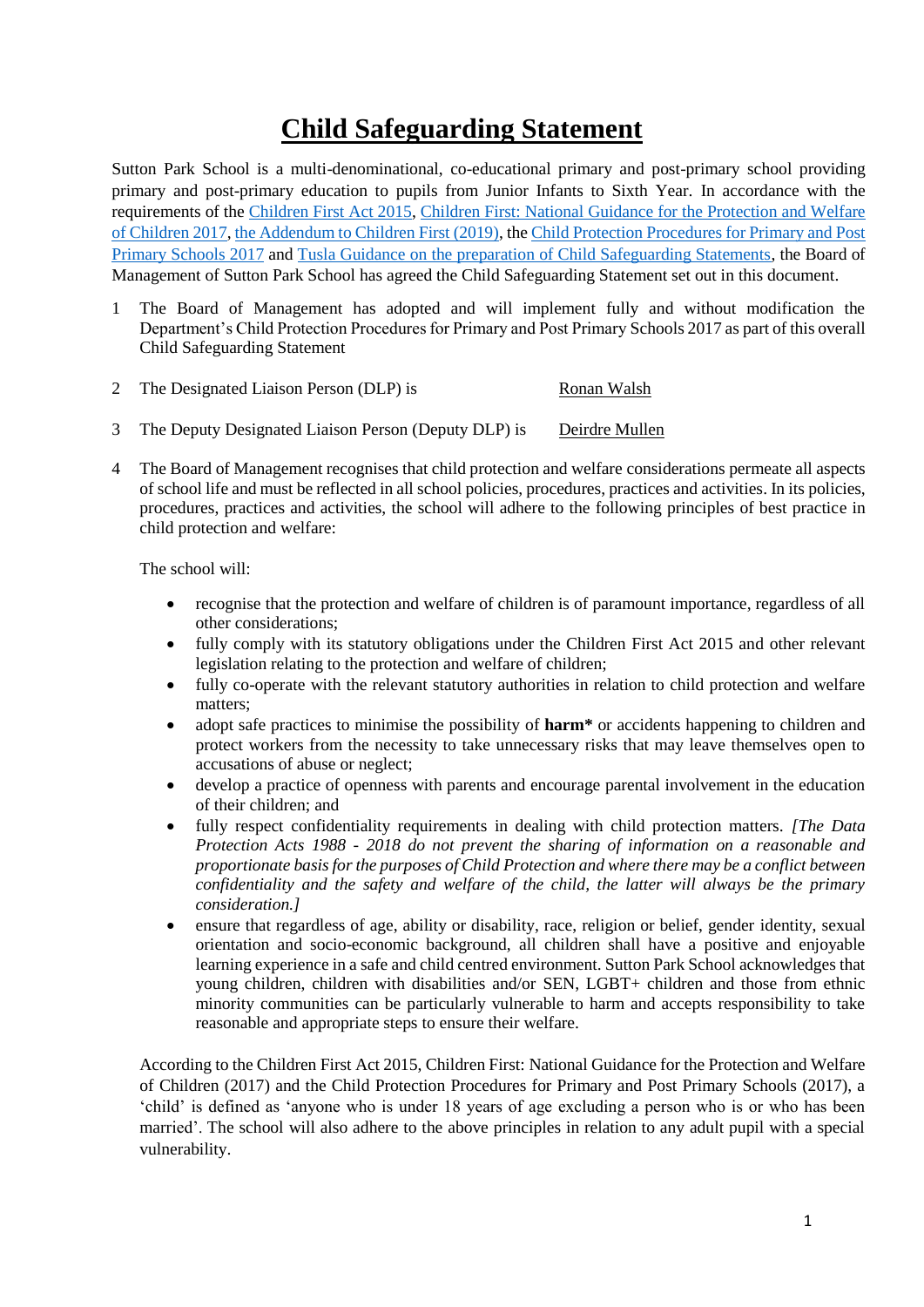**\*** Important Note: It should be understood that risk in the context of this Safeguarding Statement and Risk Assessment is the risk of "**harm**" as defined in the Children First Act 2015 and not general health and safety risk. The definition of harm is set out in Chapter 4 of the Child Protection Procedures for Primary and Post- Primary Schools (2017).

- 5 The following procedures/measures are in place:
	- In relation to any member of staff who is the subject of any investigation (howsoever described) in respect of any act, omission or circumstance in respect of a child attending the school, the school adheres to the relevant procedures set out in Chapter 7 of the Child Protection Procedures for Primary and Post-Primary Schools 2017 and to the relevant agreed disciplinary procedures for school staff which are published on the DE website.
	- In relation to the selection or recruitment of staff and their suitability to work with children, the school adheres to the statutory vetting requirements of the [National Vetting Bureau \(Children and](https://revisedacts.lawreform.ie/eli/2012/act/47/revised/en/pdf)  [Vulnerable Persons\)](https://revisedacts.lawreform.ie/eli/2012/act/47/revised/en/pdf) Acts 2012 to 2016 and to the wider duty of care guidance set out in relevant Garda vetting and recruitment circulars published by the Department of Education and available on the DE website. Furthermore, the Board of Management will undertake to ensure that:
		- o New staff members and volunteers are required to obtain vetting disclosures through the school
		- o References are sought from previous employers or institutions of study
		- o Robust safeguarding arrangements and procedures are in operation and continually updated.
	- In relation to the provision of information and, where necessary, instruction and training, to staff in respect of the identification of the occurrence of harm (as defined in the 2015 Act) the school-
		- ➢ Has provided each member of staff with a copy of the school's Child Safeguarding Statement
		- ➢ Ensures all new staff are provided with a copy of the school's Child Safeguarding Statement
		- $\triangleright$  Encourages staff to avail of relevant training
		- ➢ Encourages Board of Management members to avail of relevant training
		- ➢ The Board of Management maintains records of all staff and Board member training
	- In relation to reporting of child protection concerns to Tusla, all school personnel are required to adhere to the procedures set out in the Child Protection Procedures for Primary and Post-Primary Schools 2017, including in the case of registered teachers, those in relation to mandated reporting under the Children First Act 2015.
	- In this school the Board has appointed the abovenamed DLP as the "relevant person" (as defined in the Children First Act 2015) to be the first point of contact in respect of this child safeguarding statement.
	- All registered teachers employed by the school are mandated persons under the Children First Act 2015, and all school personnel are required to adhere to the procedures set out in the Child Protection Procedures for Primary and Post-Primary Schools 2017 in relation to mandated reporting under the Children First Act 2015:
		- o School personnel should in the first instance and without delay seek advice and guidance from the DLP (Head of School), if they have a concern regarding Child Protection and Welfare
		- o Where the level of concern is at or above the defined 'threshold of harm', this will necessitate a 'mandated report'. The 'threshold of harm' is defined as 'assault, ill-treatment or neglect of the child in a manner that seriously affects or is likely to seriously affect the child's health, development or welfare'.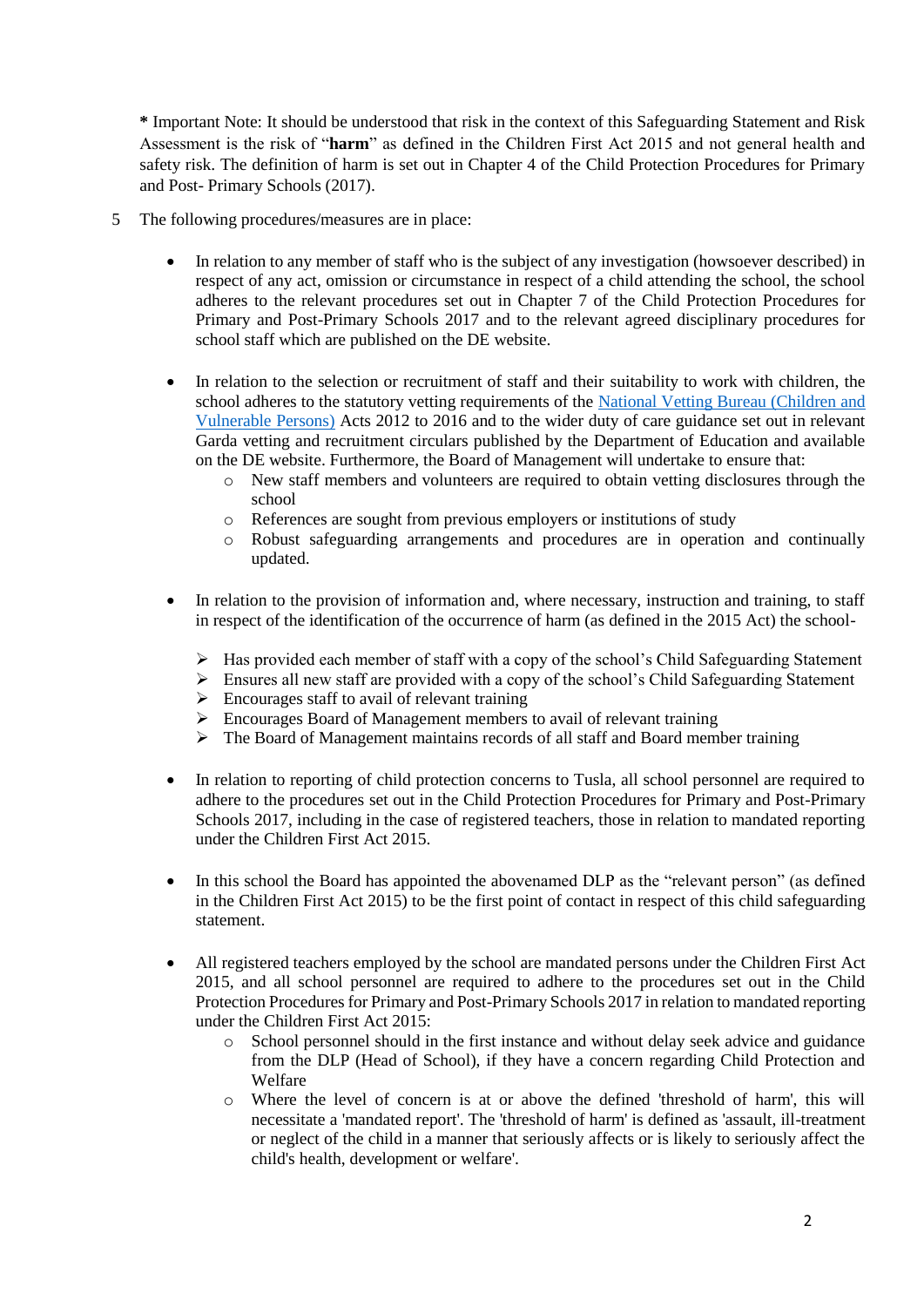- o If the level of concern is at or above this threshold, the mandated person must submit (jointly with the DLP) a mandated report.
- o Reasonable Grounds for Concern include:
- a) Evidence (e.g. injury or behaviour) that is consistent with abuse and is unlikely to have been caused in any other way
- b) Any concern about possible sexual abuse
- c) Consistent signs that a child is suffering from emotional or physical neglect
- d) A child saying or indicating by other means that he or she has been abused
- e) Admission or indication by an adult or a child of an alleged abuse they committed
- f) An account from a person who saw the child being abused
- o Where the DLP and registered teacher / mandated person (or other non-mandated member of school personnel reporting a concern) are satisfied that the threshold of harm has not been breached, but agree that there are reasonable grounds for concern, the DLP has responsibility to without delay report the concern to Tusla. In such cases (i.e. where the registered teacher is satisfied that the concern is not at or above the defined threshold of harm for a mandated report) the teacher is not required to submit a report to Tusla.
- o In the event that the concern is in relation to the Designated Liaison Person, the concern should be reported to the Chairperson of the Board of Management.
- o In the event of the absence of the DLP, the Deputy Designated Liaison Person should be involved.
- o The DLP / DDLP / Chairperson may then report to or consult with TUSLA to initiate an appropriate response pathway.
- o Where contact with TUSLA cannot be established and if it is deemed that there is an immediate risk to the safety and welfare of the child concerned, the DLP should contact the Gardaí.
- o In the event that the DLP determines that a report to TUSLA is not necessary, the DLP/DDLP must advise the member of staff in writing, detailing their reasons for not doing so. Should the staff member not be satisfied with the DLP/DDLP's decision not to report and have reasonable grounds for concern for the safety and welfare of the child, the Protection for Persons Reporting Child Abuse Act 1998 enables the staff member to make a separate report to TUSLA 'reasonably and in good faith' and they have the right to do so. The staff member will not be penalised for taking such action notwithstanding any previous decisions to the contrary by the DLP/DDLP.
- o The DLP / DDLP is not obliged to advise parents / caregivers prior to making a report if it is deemed that so doing may further endanger the child or the person making the report, or if so doing would compromise the Child and Family Agency's ability to carry out a risk assessment.
- o The DLP will ensure appropriate action is taken in the event of incidents / reasonable grounds for concern and provide support and advice to the individuals who raise or disclose the concern.
- o The DLP will ensure the confidential, detailed and accurate records of all safeguarding concerns are maintained and securely stored.
- In accordance with the Children First Act 2015 and the Addendum to Children First (2019), the Board has carried out an assessment of any potential for harm to a child while attending the school or participating in school activities. A written assessment setting out the areas of risk identified and the school's procedures for managing those risks is included with the Child Safeguarding **Statement**
- The various procedures referred to in this Statement can be accessed via the school's website, the DE website or will be made available on request by the school.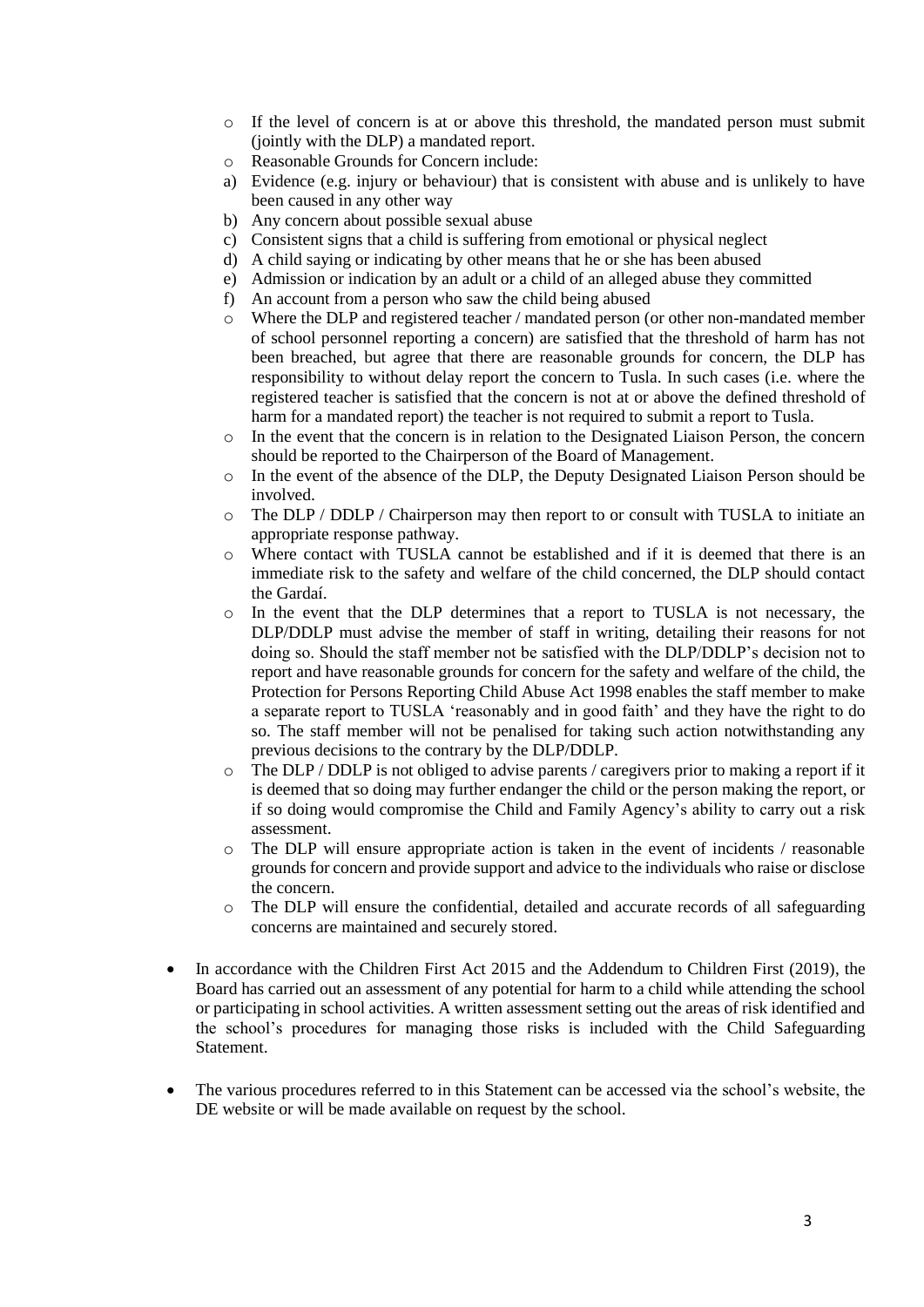- 6 This statement has been published on the school's website and has been provided to all members of school personnel, the Parent Teacher Association and the patron. It is readily accessible to parents and guardians on request. A copy of this Statement will be made available to Tusla and the Department if requested.
- 7 This Child Safeguarding Statement will be reviewed annually or as soon as practicable after there has been a material change in any matter to which this statement refers.

This Child Safeguarding Statement was adopted by the Board of Management on \_\_\_\_\_\_\_\_\_\_\_\_\_\_\_\_\_\_\_\_\_\_\_ [date].

This Child Safeguarding Statement was reviewed by the Board of Management on\_\_\_[most recent review date].

| $Sigma$ :                                 | Signed:                              |
|-------------------------------------------|--------------------------------------|
| <b>Chairperson of Board of Management</b> | Head of School /Secretary to the BOM |
| Date:                                     | Date:                                |

## **Child Safeguarding Risk Assessment**

#### **Written Assessment of Risk at Sutton Park School**

In accordance with section 11 of the Children First Act 2015 and with the requirements of Chapter 8 of the *Child Protection Procedures for Primary and Post-Primary Schools 2017*, the following is the Written Risk Assessment of Sutton Park School.

#### **1. List of school activities**

- $\triangleright$  Daily registration and dismissal of students
- $\triangleright$  Recreation breaks for students
- ➢ Classroom teaching
- ➢ One-to-one teaching
- ➢ One-to-one learning support
- $\triangleright$  One-to-one counselling
- $\triangleright$  Outdoor teaching activities
- $\triangleright$  Online teaching and learning
- $\triangleright$  Sporting activities
- ➢ School outings
- $\triangleright$  School trips involving overnight stay
- $\triangleright$  School trips involving international travel
- $\triangleright$  Use of toilet / changing facilities
- ➢ Annual Sports Day
- $\triangleright$  Fundraising events involving students
- $\triangleright$  Use of off-site facilities for school activities
- ➢ School transport arrangements including use of bus escorts
- $\triangleright$  Care of children with SEN including, where necessary, intimate care
- $\triangleright$  Care of any vulnerable adult students including, where necessary, intimate care
- ➢ Management of challenging behaviour among students
- ➢ Management of provision of food and drink
- ➢ Administration of medicine and First Aid
- ➢ Curricular provision in respect of SPHE, RSE, Stay Safe programmes
- ➢ Prevention and management of bullying amongst students
- $\triangleright$  Training of school personnel in child protection matters
- $\triangleright$  Use of external personnel to supplement curriculum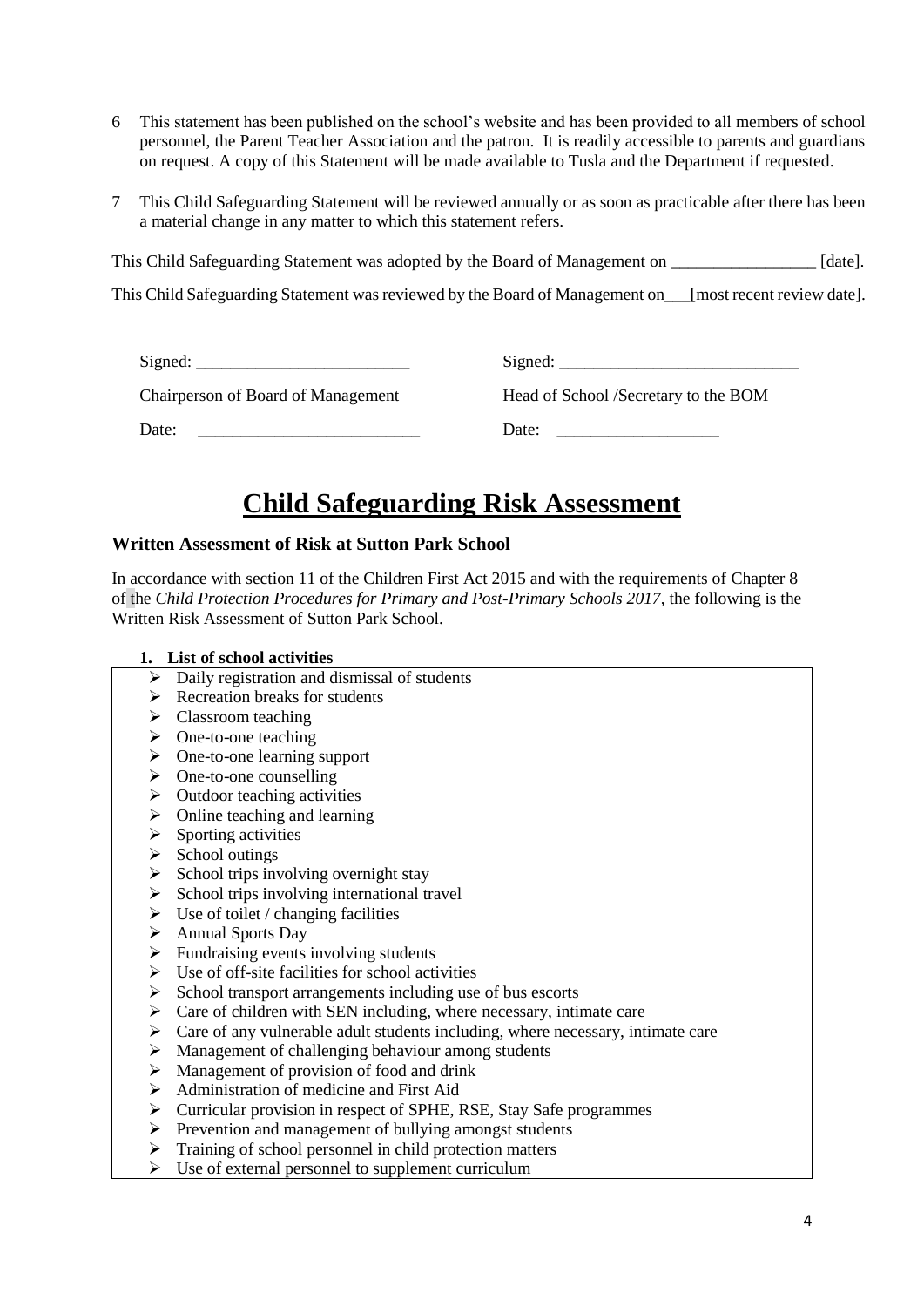- $\triangleright$  Use of external personnel to support sports and other extra-curricular activities
- $\triangleright$  Care of pupils with specific vulnerabilities / needs such as:
- Students from ethnic minorities
- Members of the Traveller Community
- LGBT+ children
- Students of minority religious faiths
- Children in care
- Children on the Child Protection Notification System (CPNS)
- Children with additional medical needs
- ➢ Recruitment of school personnel including:
- Teachers / SNA's
- Caretakers
- Administration / Business staff
- Cleaning staff
- Sports Coaches
- External Tutors / Guest Speakers
- Volunteers / Parents in school activities
- Visitors / Contractors present in school during school hours
- Visitors / Contractors present during school activities
- $\triangleright$  Participation by students in religious ceremonies / instruction external to the school
- ➢ Use of ICT by students in school, including social media
- ➢ Application of sanctions under the school's Code of Conduct
- $\triangleright$  Students participating in work experience in the school
- Students from the school participating in work experience elsewhere
- ➢ Student teachers undertaking training placement in school
- $\triangleright$  Use of video / photography / other media to record school events
- $\triangleright$  After school use of school premises by other organisations
- $\triangleright$  Use of school premises by other organisation during the school day
- $\triangleright$  Homework club / evening study

## **2. The school has identified the following risk of harm in respect of its activities -**

- ➢ Risk of harm not being recognised by school personnel
- $\triangleright$  Risk of harm not being reported properly and promptly by school personnel
- $\triangleright$  Risk of child being harmed in the school by a member of school personnel
- $\triangleright$  Risk of child being harmed in the school by another child
- ➢ Risk of child being harmed in the school by volunteer or visitor to the school
- $\triangleright$  Risk of child being harmed by a member of school personnel, a member of staff of another organisation or other person while participating in out of school activities e.g. school trip swimming lessons
- $\triangleright$  Risk of harm due to inappropriate use of online teaching and learning communication platform such as an uninvited person accessing the lesson link, students being left unsupervised for long periods of time in breakout rooms
- $\triangleright$  Risk of harm due to bullying of child
- $\triangleright$  Risk of harm due to racism
- $\triangleright$  Risk of harm due to inadequate supervision of children in school
- $\triangleright$  Risk of harm due to inadequate supervision of children while attending out of school activities
- $\triangleright$  Risk of harm due to inappropriate relationship / communications between child and another child or adult
- $\triangleright$  Risk of harm due to children inappropriately accessing / using computers, social media, phone and other devices while at school
- $\triangleright$  Risk of harm to children with SEN who have particular vulnerabilities, including medical vulnerabilities
- $\triangleright$  Risk of harm to child while a child is receiving intimate care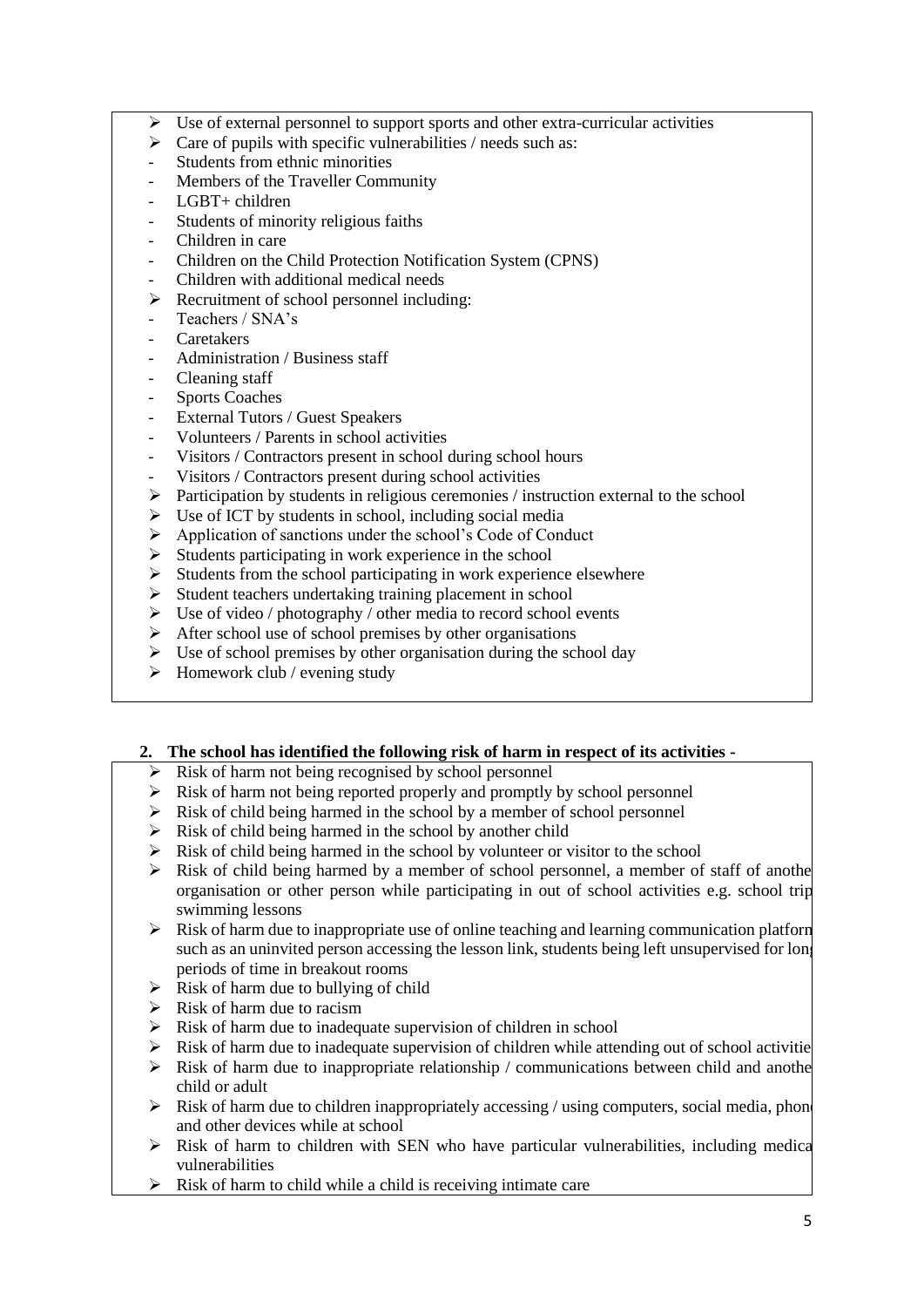- $\triangleright$  Risk of harm due to inadequate code of conduct
- $\triangleright$  Risk of harm in one-to-one teaching, counselling, coaching
- $\triangleright$  Risk of harm caused by member of school personnel communicating with students in an inappropriate manner via social media, texting, digital device or other manner
- $\triangleright$  Risk of harm caused by member of school personnel accessing / circulating inappropriate material via social media, texting, digital device or other manner

### **3. The school has the following procedures in place to address the risks of harm identified in this assessment -**

- ➢ All school personnel (including new staff) are provided with a copy of the school's *Child Safeguarding Statement*
- ➢ The *Child Protection Procedures for Primary and Post-Primary Schools 2017* are made available to all school personnel
- ➢ School Personnel are required to adhere to the *Child Protection Procedures for Primary and Post-Primary Schools 2017* and all registered teaching staff are required to adhere to the *Children First Act 2015* and its Addendum (2019)
- ➢ All School personnel receive training on the Children First Act 2015 and the Child Protection Procedures for Primary and Post-Primary Schools 2017 through TUSLA's Universal e-Learning Programme, the Staff Handbook and at whole school staff meetings at the beginning of each academic year. All school personnel will be made aware that the Designated Liaison Person is the Head of School and of his role. School personnel will also be made aware of who the deputy Designated Liaison Person is and of her role
- ➢ The school implements in full the Stay Safe Programme
- ➢ The school implements in full the SPHE curriculum
- ➢ The school implements in full the Wellbeing Programme at Junior Cycle
- $\triangleright$  The school has an Anti-Bullying Policy which fully adheres to the requirements of the Department's *Anti-Bullying Procedures for Primary and Post-Primary Schools.* The Anti-Bullying policy is reviewed annually and is published on the school website. Year Heads and Form Tutors will review the Anti-Bullying Code with all pupils at the start of each school year
- $\triangleright$  The school has an Anti-Racism Policy and undertakes anti-racism awareness initiatives
- ➢ The school has a grounds supervision policy to ensure appropriate supervision of children during, assembly, dismissal and breaks and in respect of specific areas such as toilets, changing rooms etc.
- $\triangleright$  The school has in place a policy and clear procedures in respect of school outings
- ➢ The school has a Health and Safety policy
- ➢ The school adheres to the requirements of the Garda vetting legislation and relevant DE circulars in relation to recruitment and Garda vetting
- ➢ The school has a Code of Conduct for school personnel (teaching and non-teaching staff)
- $\triangleright$  The school complies with the agreed disciplinary procedures for teaching staff
- ➢ The school has a Special Educational Needs policy and procedures. IEPs are drafted and stored centrally and communicated to all relevant school personnel to ensure continuity of care. The Student Support Team, SNAs and Learning Resource staff closely monitor the pastoral needs of such students and promptly address concerns and issues as they arise
- $\triangleright$  The school implements individual intimate care plans in respect of students who require such care
- ➢ The school has in place a policy and procedures for the administration of medication to students
- $\triangleright$  The school ensures that all Board of Management members avail of Child Protection training and maintains records of all staff and Board member training
- $\triangleright$  The school has in place a policy and procedures for the administration of First Aid
- ➢ The school has in place a Code of Conduct for students
- $\triangleright$  The school has an Acceptable Usage Policy in place governing the use of smart phones and tablet devices in the school by students as per circular 0038/2018 to include provision for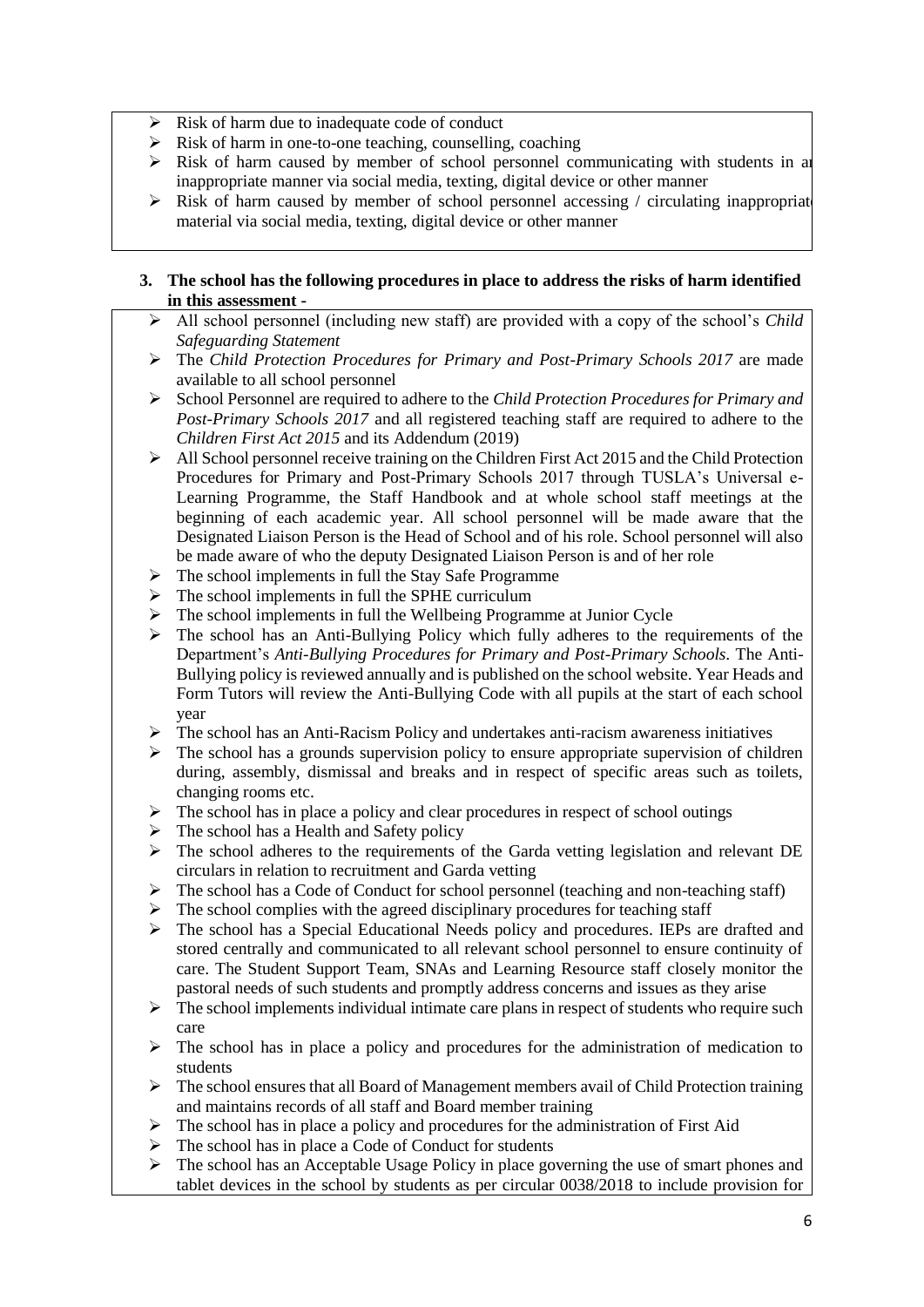online teaching and learning, and has communicated this policy to parents. All school personnel and students must adhere to the principles outlined in the school's Acceptable Usage policy which is published on the school website, in the staff handbook and on student Year teams. Pupils and parents / guardians must on admission read the ICT acceptable usage agreement, and Year Heads and Form Tutors will review the ICT Code with pupils at the start of each school year.

- $\triangleright$  The school has in place a policy
- ➢ The school has in place a Critical Incident Management Plan
- $\triangleright$  The school has in place procedures for the use of external persons to supplement delivery of the curriculum. Guest speakers are required to register as visitors at reception on arrival and when they are addressing pupils, there will always be a member of staff present
- $\triangleright$  The school has in place procedures for the use of external sports coaches
- ➢ All parents (in particular Board and PTA members) involved in any capacity in the operation of this school are required to be Garda vetted in order to volunteer for any school activity such as themed weeks, cake sales, school trips and sporting activities etc.
- $\triangleright$  The school has in place clear procedures for one-to-one teaching and activities and, in particular, ensures that all one-to-one rooms have visibility for both student and teacher / counsellor via windows installed in doors or open-door policy and practice – this is for the protection of both student and teacher
- $\triangleright$  The school has in place a Counselling Policy and clear procedures for one-to-one counselling
- ➢ The school has in place clear procedures in respect of student teacher placements. Student teachers will be under the guidance of a mentor and are Garda vetted
- $\triangleright$  The school has in place clear procedures in respect of students undertaking work experience in the school
- $\triangleright$  The school has in place clear procedures in respect of pupils of the school undertaking work experience in external organisations
- ➢ All students participating in external religious ceremonies are always accompanied by a member of the Sutton Park School staff
- $\triangleright$  Staff will ensure appropriate checks are conducted into all aspects of off- site trips. Staff will confirm that sleeping arrangements can accommodate children in proximity to supervising staff. Staff will ensure that there is provision for separate sleeping quarters for male and female pupils. Staff will ensure that all transport used is compliant with statutory requirements. Staff will ensure that any accompanying adults are Garda vetted
- $\triangleright$  All visitors and contractors entering the school are required to sign in at reception and, for the purposes of infection prevention and control, are required to complete a 'Visitor & Contractor COVID-19 Declaration' form and a 'Contact Log' form. 5 20.10.21 All visits to the school are by prior appointment only and access to school buildings is not permitted without same
- $\triangleright$  Recording of school events is only done with prior consent and the Acceptable Usage Policy is applied in all cases. Sharing of any images and recordings is done with the prior consent of any and all subjects of such images and recordings and is conducted for educational and/or school purposes only
- ➢ All transport is sourced and co-ordinated centrally through the school's business office using trusted service providers. Whether transport is provided by private bus companies or by Dublin Bus (through third party providers), the school seeks written confirmation that all bus drivers have been Garda vetted
- ➢ The implications for duty of care, reasonable grounds for concern and reporting arising out of extended periods of online learning due to COVID-19 are dealt with in Appendix 1: Child Protection & COVID-19